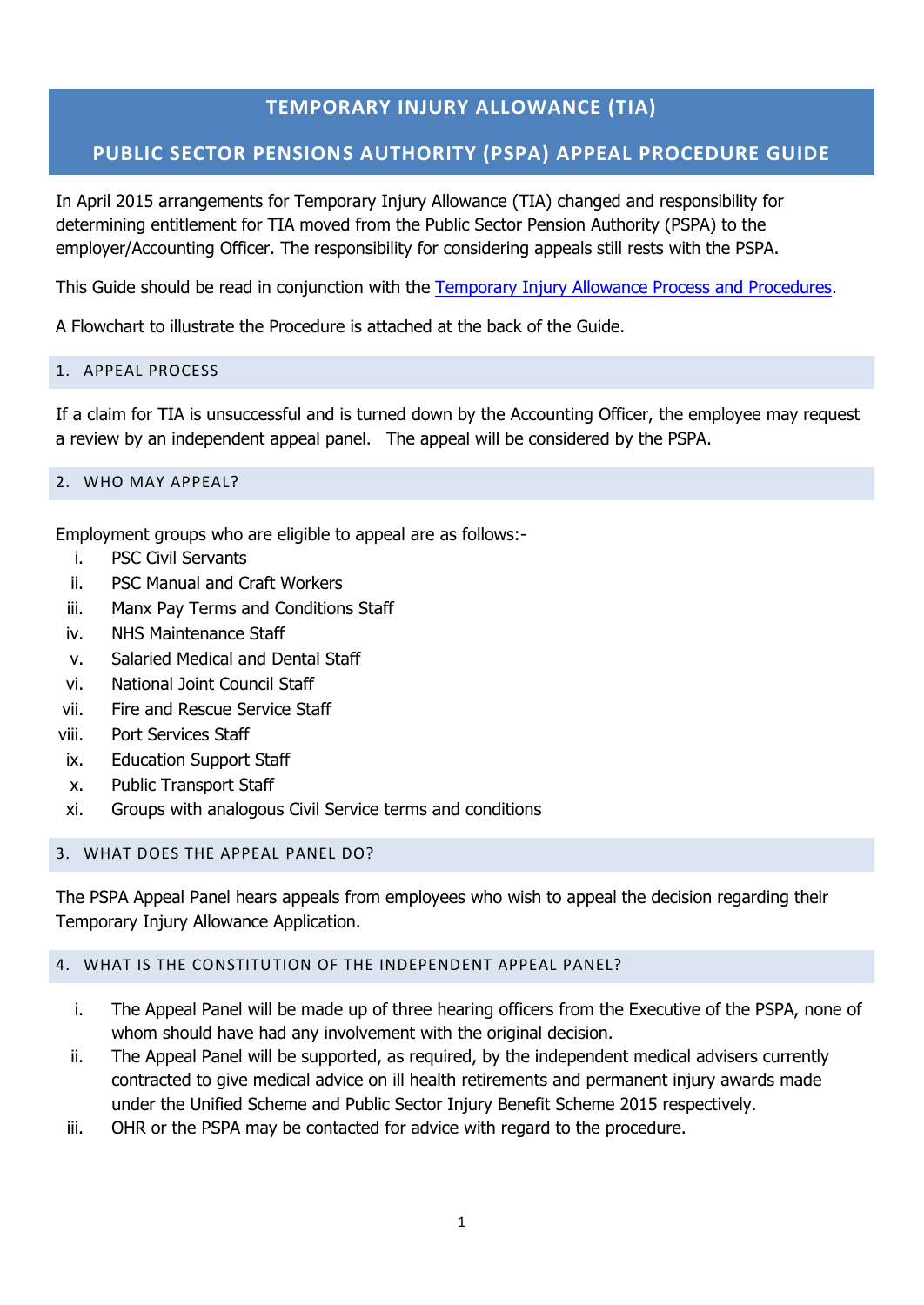#### 5. PROCEDURE TO SUBMIT AN APPEAL

- i. An appeal must be submitted to the Accounting Officer or delegate within three calendar months from the date of the letter from the employer notifying the Appellant of the decision. The Appellant must complete and sign the application form at **Annex A**.
- ii. Appellants must state clearly on what grounds they are appealing the Accounting Officer's decision. If this information is not provided within the three calendar months referred to above, the appeal cannot be heard and the process is concluded.
- iii. New evidence should not be brought to the appeal unless it has been seen by both Sides. If such new evidence is medical advice which is submitted by the Appellant, it should be considered first by the Accounting Officer or delegate, who will have the opportunity to revisit their decision.
- iv. The Appellant and the Accounting Officer must submit all paperwork and documentation in evidence of the Appellant's claim to the Office of Human Resources within 10 working days of the submission of the appeal.
- v. OHR will forward copies of the documentation to the Appellant, the Accounting Officer and the PSPA.
- vi. The PSPA will invite all parties to the appeal hearing, giving at least 5 working days' notice.

## 6. APPELLANT'S RIGHT OF ACCOMPANIMENT

- i. The Appellant has the right to be accompanied, or with prior permission, represented by a work colleague or staff association/trade union representative at the appeal hearing. It is the Appellant's responsibility to arrange this and to ensure that the person they choose to accompany them is available to attend the hearing.
- ii. If the Appellant, their work colleague or trade union / staff association representative is unable to attend a hearing on a date specified due to illness or any other extenuating circumstances, an alternative date will be arranged. The Appellant must propose another date and time, ideally no more than 7 working days after the proposed date, and the PSPA will make the necessary arrangements.

## 7. APPEAL FORMAT

The format for an appeal is set out in **Annex B**.

#### 8. RESPONSIBILITY OF THE PSPA APPEAL PANEL

The Panel should:

- i. Ensure that documents received from the Accounting Officer makes it clear why an application for TIA is being rejected.
- ii. If necessary, seek advice from the independent medical advisor/s contracted by the PSPA.
- iii. If necessary, adjourn a hearing in order to obtain additional evidence or information or a further response from the Accounting Officer – in such cases the Appeal panel will identify another hearing date and agree this with both parties.
- iv. Make its decision based on documentation before it as well as the views of the independent medical advisor/s.
- v. The Appeal Panel will determine the claim no later than one calendar month from the date of the Appellant's submission.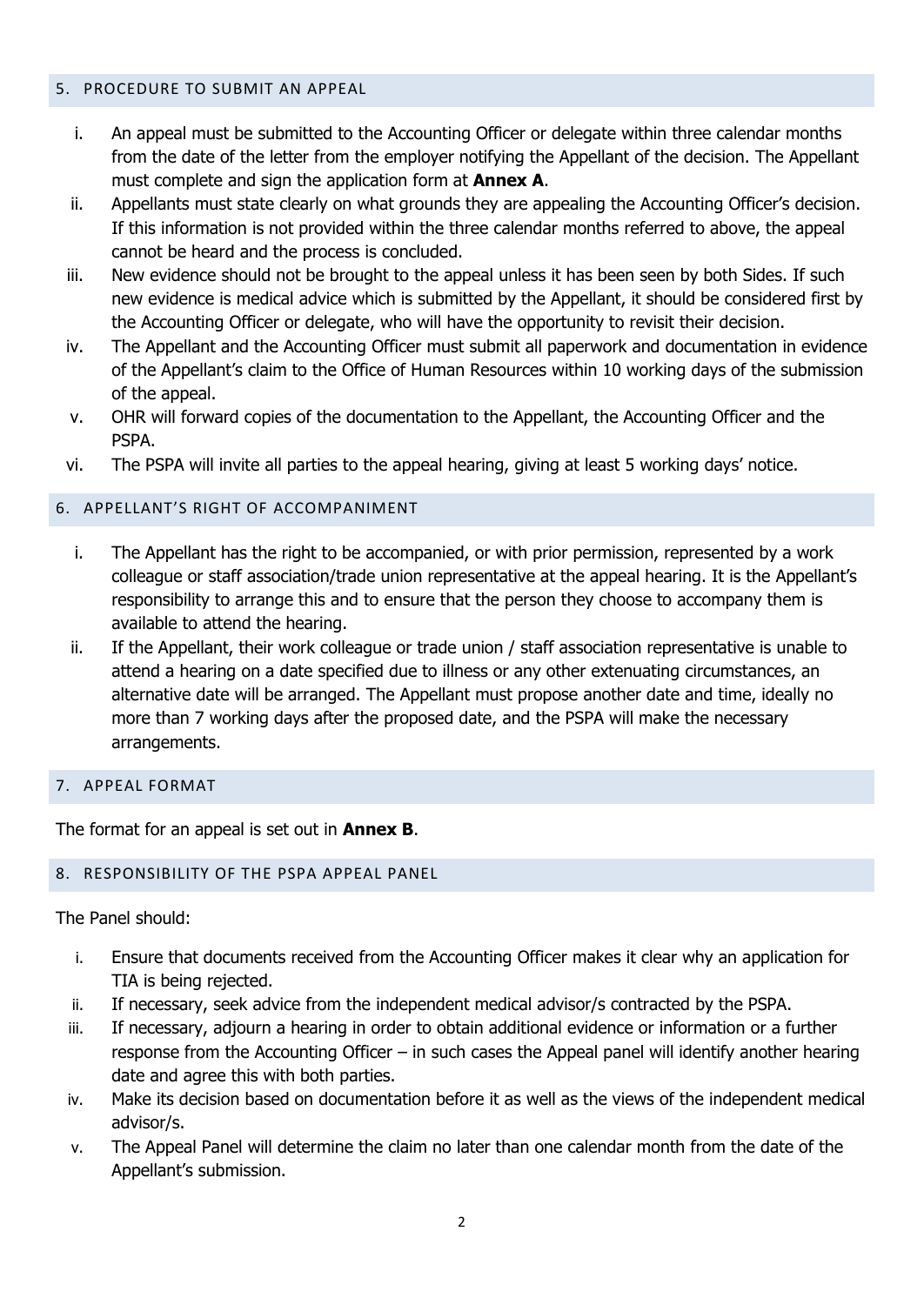#### 9. DECISION

- i. The Panel will inform the Accounting Officer and the Appellant of the decision and the reasons for the decision in writing within 5 working days of the Appeal hearing, with copies sent to the Appellant's work colleague or staff association/trade union representative, the Accounting Officer and OHR. (See **Annex C**)
- ii. The Accounting Officer will confirm the amount and payment terms (including the date payment is to commence and cease) of the TIA to the Appellant and make the necessary arrangements with Payroll for the TIA to be paid.
- iii. The decision of the Appeal Panel is final.

### 10. DATA PROTECTION AND INFORMATION SECURITY

All parties are reminded to ensure the secure handling of both manual and electronic data whilst it is under their control, and to comply with Data Protection Requirements.

#### 11. MONITORING AND REVIEW

The following statistical data will be monitored and reviewed by OHR on a quarterly basis:

• Number of applications approved/refused by TIA Appeal Panels.

#### 12. USEFUL WEB LINKS

Temporary Injury Allowance Regulation E 56

[https://www.gov.im/hr/iompsc/cs\\_regs/section\\_E/sickpay.xml](https://www.gov.im/hr/iompsc/cs_regs/section_E/sickpay.xml)

Temporary Injury Allowance Procedures <https://www.gov.im/lib/docs/hr/iompsc/tiaprocessandprocedurefinalvers.pdf>

Temporary Injury Allowance Form

<https://www.gov.im/lib/docs/hr/iompsc/tiaapplicationformfinalversion0.pdf>

Management of Sickness Absence

[https://www.gov.im/lib/docs/hr/Sickness\\_Absence/managementofsicknessabsenceendor.pdf](https://www.gov.im/lib/docs/hr/Sickness_Absence/managementofsicknessabsenceendor.pdf)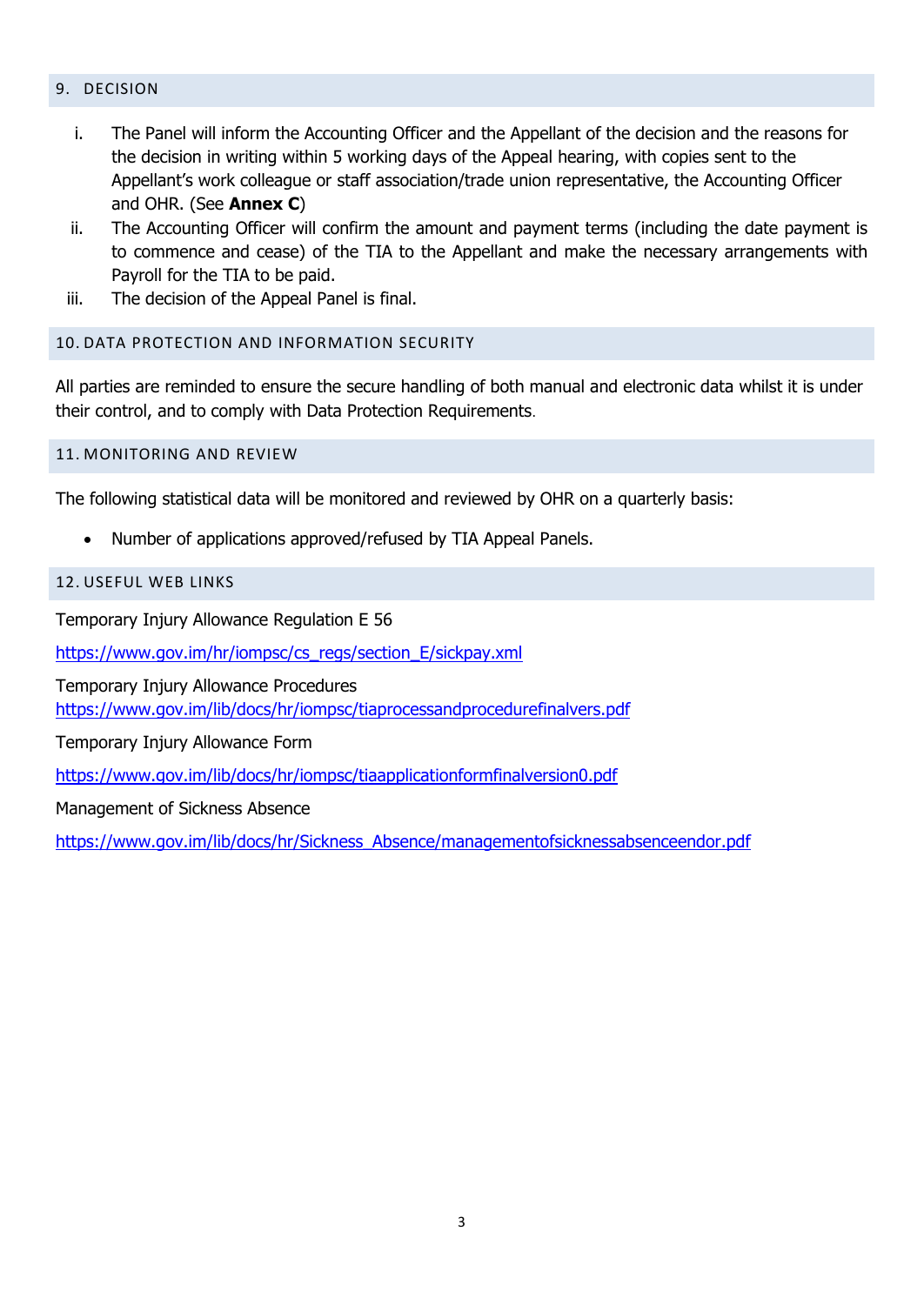#### 13. GLOSSARY OF TERMS

| <b>Accounting Officer</b> | <b>Chief Officer</b>                                                                                                                                                                                                                                                                                                                                                                                                                                                                                                 |
|---------------------------|----------------------------------------------------------------------------------------------------------------------------------------------------------------------------------------------------------------------------------------------------------------------------------------------------------------------------------------------------------------------------------------------------------------------------------------------------------------------------------------------------------------------|
| Appellant                 | Employee who is appealing their Accounting Officer's decision not to award a TIA                                                                                                                                                                                                                                                                                                                                                                                                                                     |
| Calendar month            | The period from a day of one month to the corresponding day of the next month if<br>this day exists, or the last day of the next month<br>Examples:<br>The outcome decision is dated 21 October.<br>$\bullet$<br>The appeal must be made by 21 January.<br>$\circ$<br>The outcome decision is dated 30 November.<br>$\bullet$<br>The appeal must be made by 28 February (or 29 February in a leap<br>$\circ$<br>year).<br>The outcome decision is dated 31 March.<br>The appeal must be made by 30 June.<br>$\Omega$ |
| Parties                   | The Accounting Officer or delegate (Respondent) and the employee (Appellant)                                                                                                                                                                                                                                                                                                                                                                                                                                         |
| Respondent                | Accounting Officer or delegate representing the Department, Board or Office where<br>the employee (Appellant) is employed.                                                                                                                                                                                                                                                                                                                                                                                           |
| Working day               | A week day: Monday to Friday.                                                                                                                                                                                                                                                                                                                                                                                                                                                                                        |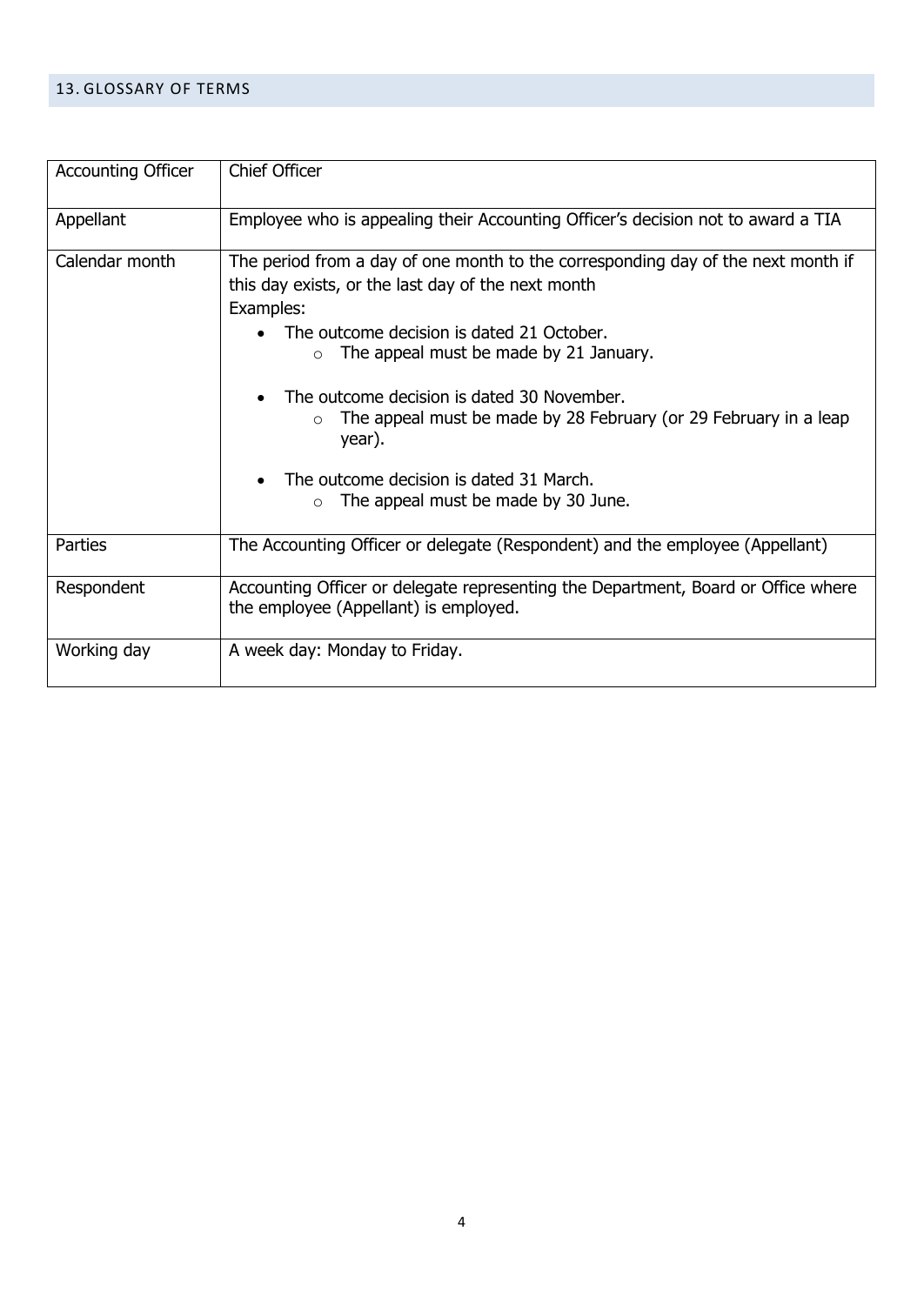## APPLICATION FORM - NOTICE OF APPEAL AGAINST TIA DECISION

Appellant to submit this form to their Accounting Officer within three calendar months from the date of the letter from their Department/Board or Office notifying them that their claim for TIA was unsuccessful.

Appellant should submit the completed form to:

Accounting Officer or Delegate Department/Board or Office Address

|    | Appeal by:                                                                                                                                 | (Name) |
|----|--------------------------------------------------------------------------------------------------------------------------------------------|--------|
| 1. | Date of written notification of decision of Department/Board or Office                                                                     |        |
| 2. | I APPEAL AGAINST this result                                                                                                               |        |
| 3. | I will be / will not be submitting additional evidence not taken into consideration at the<br>original TIA application. *                  |        |
| 4. | A concise statement of the grounds on which I wish to appeal is annexed to this application.                                               |        |
| 5. | A statement listing the documents which I wish to submit in support of my appeal is also<br>annexed to this application.                   |        |
|    | (Supporting documentation must be submitted to OHR within 10 working days of the date of the<br>appeal)                                    |        |
| 6. | I authorise the documents listed in the attached statement to be shared with OHR, members of<br>the Appeal Panel and its medical advisers. |        |
|    | Signature                                                                                                                                  | Date   |
|    | <b>Print Name</b>                                                                                                                          |        |
|    | Address to which all notices and other documents<br>are to be sent                                                                         |        |
|    | For office use only                                                                                                                        |        |
|    | Date on which the appeal was received in OHR                                                                                               |        |
|    | *Delete as appropriate                                                                                                                     |        |

#### **Encs**

**Note: Remember to include Annexes as per No 4 and No 5 above.**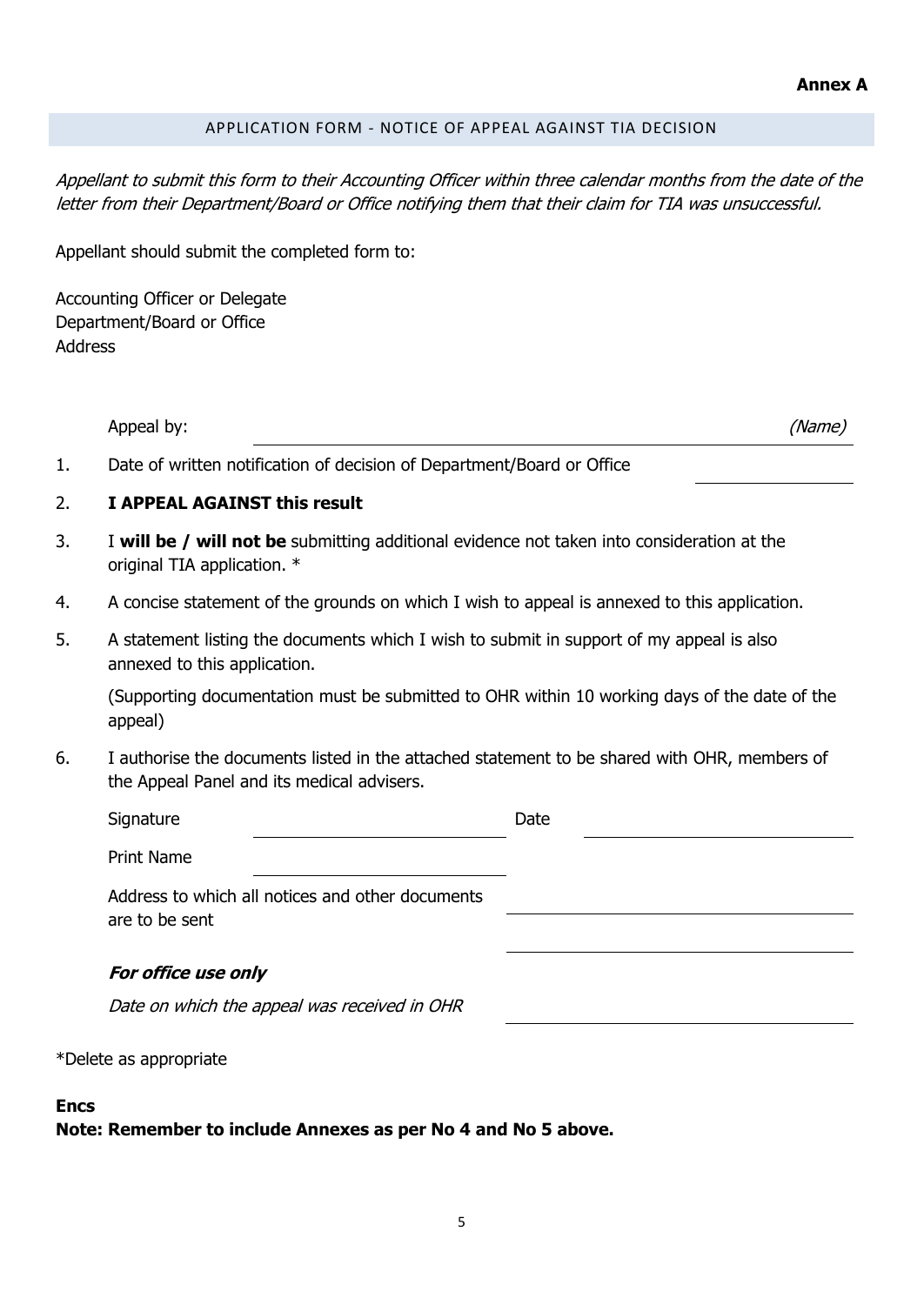## CONDUCT OF TIA APPEAL HEARING PROFORMA

# **To consider an Appeal against the decision regarding a TIA for Appellant Name**

To consider **Appellant's** appeal against 'use exact wording of Appeal'

Panel to convene 30 minutes prior to the hearing to review the process and any relevant issues.

| 1. Introductions                 | Panel: Chair, Name and two panel members: Name and Name                                                                                                                                                                                                                                    |
|----------------------------------|--------------------------------------------------------------------------------------------------------------------------------------------------------------------------------------------------------------------------------------------------------------------------------------------|
|                                  | <b>Name, the Appellant</b> will be accompanied at the hearing by <b>Name</b> (work<br>colleague or staff association/trade union representative).                                                                                                                                          |
|                                  | The Respondent, <b>Name</b> , Job Title, will represent the Department of                                                                                                                                                                                                                  |
|                                  | <b>Name</b> will take the notes of the hearing.                                                                                                                                                                                                                                            |
|                                  | <b>Name/s</b> will attend as witness/es.                                                                                                                                                                                                                                                   |
| 2.Purpose                        | To consider an appeal against TIA decision of Name, Department of  on Date.                                                                                                                                                                                                                |
| 3.Procedure                      | Temporary Injury Allowance PSC CS Regulation E 56.<br>https://www.gov.im/hr/iompsc/cs_regs/section_E/sickpay.xml<br>Temporary Injury Allowance PSC Manual & Craft<br>https://www.gov.im/hr/whitley/articles/article52.xml                                                                  |
| 4.Timing                         | During the hearing either party may ask for a short adjournment.                                                                                                                                                                                                                           |
| 5. Paperwork                     | Check everyone has paperwork.                                                                                                                                                                                                                                                              |
| 6. Case for<br><b>Appellant</b>  | <b>Name Appellant</b> , I invite you to make your opening statement and to present<br>your case for appeal<br>Name Respondent may question Name Appellant and/or Name Rep and<br>each witness after they have given evidence<br>The Panel may also question Name Appellant and/or Name Rep |
| 7. Case for<br><b>Respondent</b> | <b>Name Respondent</b> I invite you to present your response.<br>Name Appellant and/or Name Rep may question Name Respondent.<br>The Panel may also question Name Respondent and each witness after they<br>have given evidence.                                                           |
| 8. Re-<br>examination            | We should like to ask <b>Name Appellant</b> and <b>Name Rep</b> and <b>Name</b><br><b>Respondent</b> if they wish to re-examine any evidence before proceeding to the<br>next stage.<br><b>Name Appellant</b> to respond first.<br>Name Respondent to respond thereafter.                  |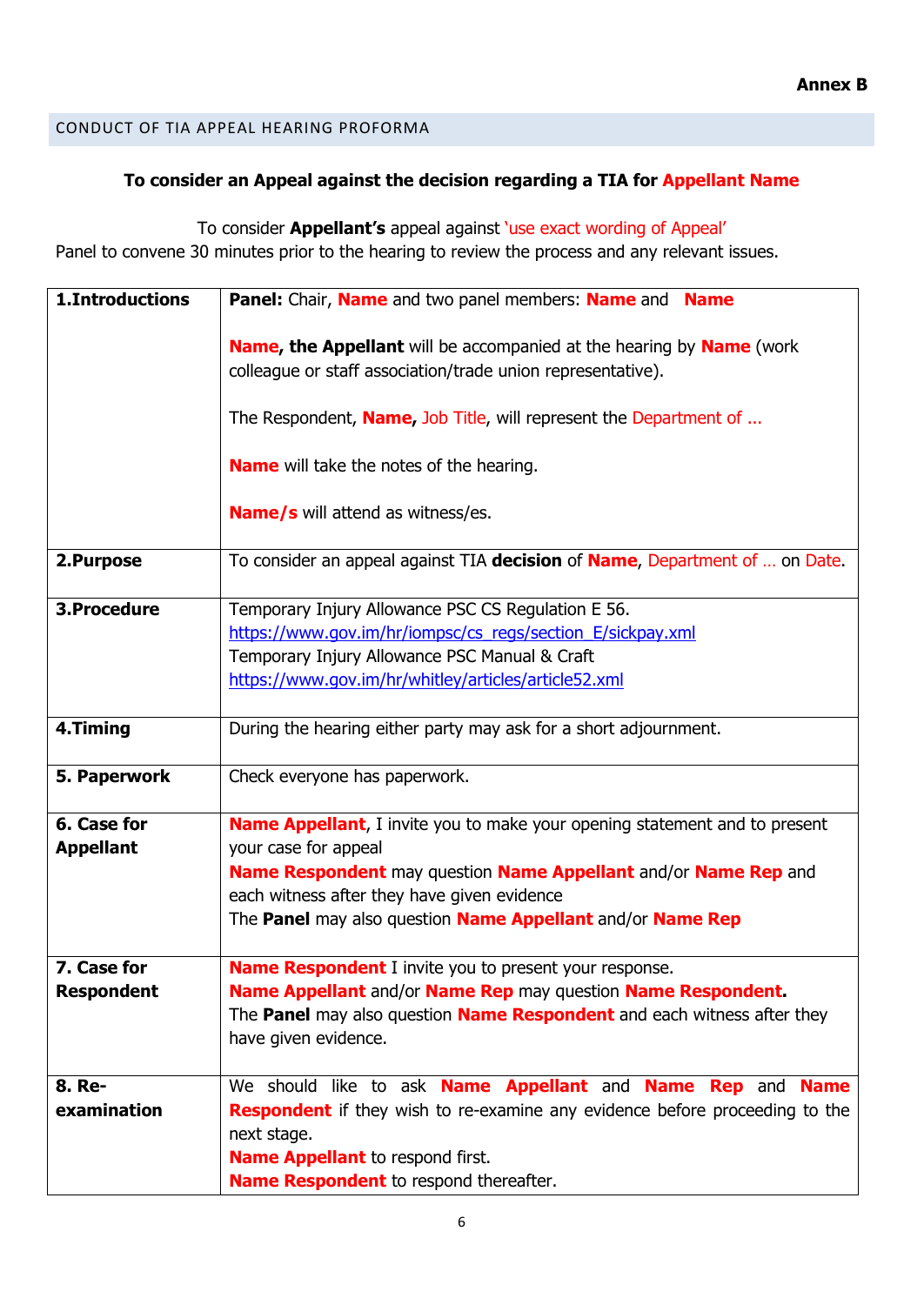| 9. Final                             | Ask <b>Name Appellant</b> and <b>Name Rep</b> first and then <b>Name Respondent</b> if                                                                                                                                                                                                                                                                                                                                                                         |
|--------------------------------------|----------------------------------------------------------------------------------------------------------------------------------------------------------------------------------------------------------------------------------------------------------------------------------------------------------------------------------------------------------------------------------------------------------------------------------------------------------------|
| statements                           | there is anything else they wish to add as a final statement / to sum up.                                                                                                                                                                                                                                                                                                                                                                                      |
| 10. Adjourn and<br>consider the case | The Panel will adjourn to consider its decision.                                                                                                                                                                                                                                                                                                                                                                                                               |
|                                      | All other parties will leave the hearing (show them to waiting area).                                                                                                                                                                                                                                                                                                                                                                                          |
|                                      | If it is necessary to recall either party in order to resolve points of uncertainty on<br>the evidence given, both parties will be recalled notwithstanding the fact that only<br>one may be concerned with the point giving rise to doubt.                                                                                                                                                                                                                    |
| 11. Options                          | When the Panel is satisfied that it has a full and complete understanding of the<br>issues, it will adjourn the hearing in order to consider the facts and the options<br>available. The Panel shall either confirm or reject the decision.                                                                                                                                                                                                                    |
| 12. Decision                         | The decision of the Panel will be confirmed in writing within 5 working days of the<br>hearing with a copy to the Appellant's work colleague or staff association/trade<br>union representative and a copy to the Accounting Officer and OHR.<br>In the event that the decision is overturned a copy of the letter from the PSPA<br>Appeal Panel and a copy of the authorised form will be forwarded to Payroll.<br>The decision of the Appeal Panel is final. |

## **Notes**

- a) The person accompanying the Appellant has a statutory right to address the hearing but no statutory right to answer questions on behalf of the Appellant. They should be allowed to address the hearing in order to:
	- Present the Appellant's case;
	- Sum up the Appellant's case;
	- Respond on behalf of the Appellant to any view expressed at the hearing;
	- Confer with the Appellant during the hearing.
- b) The person accompanying the Appellant may not address the hearing if the Appellant does not wish it and must not prevent other parties from presenting their cases.
- c) It is generally expected that the Appellant will attend and respond in person.
- d) However, in exceptional circumstances, for example where the medical condition prevents normal communication, or in the event of mental health issues where the Appellant has given specific permission, the person accompanying the Appellant may respond on their behalf.
- e) Decisions should be based on an assessment of the facts as presented at the hearing.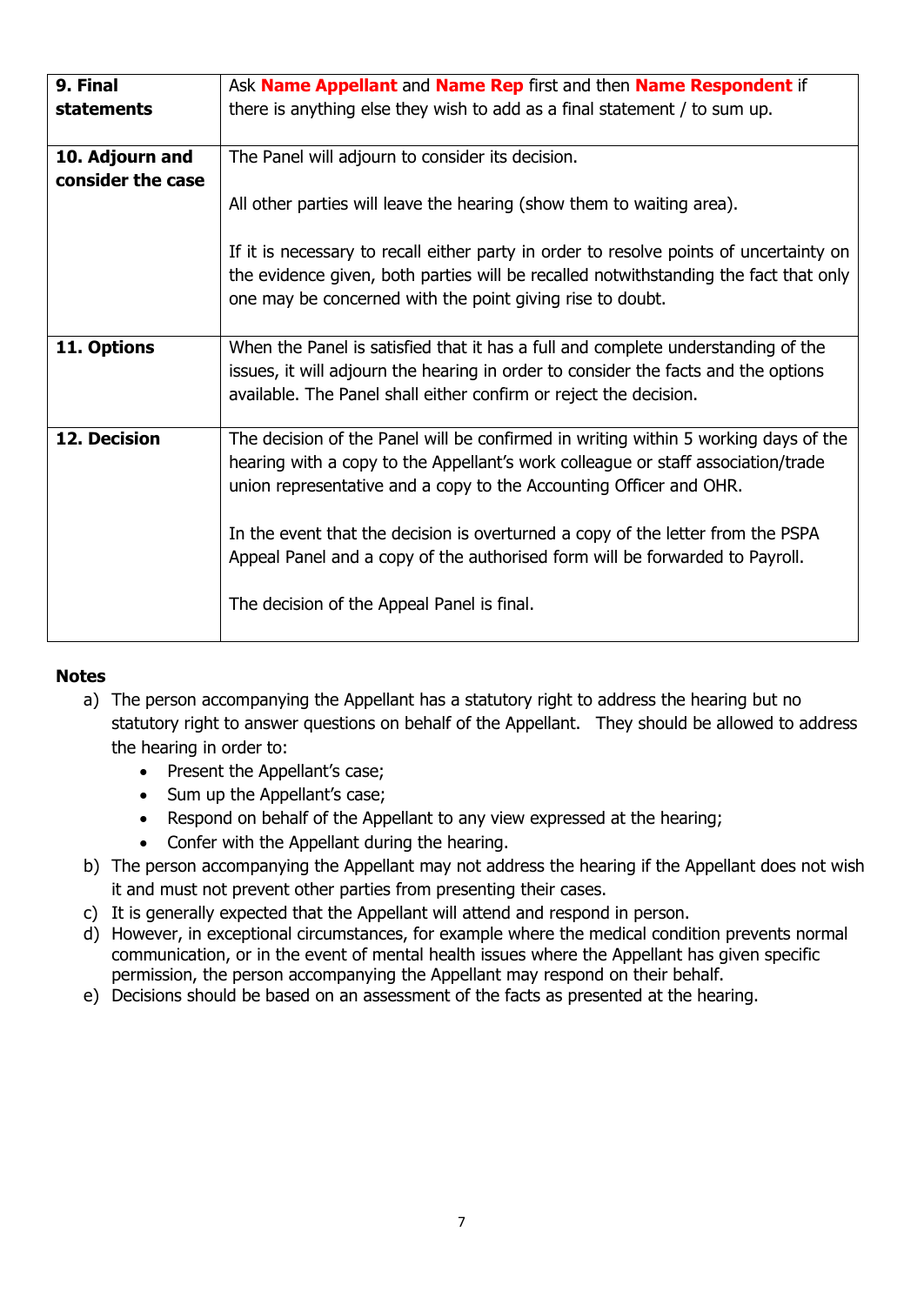## TEMPLATE LETTER FOLLOWING PSPA APPEAL HEARING

Decision must be confirmed in writing by Chair of PSPA Appeal Panel within 5 working days of the hearing.

Accounting Officer, Department/Board/Office

Address

## **Private and Confidential**

Name

Address

Date

Dear

# **Public Sector Pensions Authority (PSPA) Appeal Panel Hearing**

I write further to the Temporary Injury Allowance (TIA) Appeal hearing which took place on [date].

i. After a careful consideration of all the surrounding circumstances of your case, the Panel has decided to uphold the decision of your Accounting Officer and confirmed that your claim for TIA is unsuccessful;

The rationale for the decision was ……………………………

The decision of the Appeal Panel is final.

or

ii. After a careful consideration of all the surrounding circumstances of your case, the Panel has decided to allow your appeal, and confirm that your claim for TIA is approved.

The rationale for the decision was ……………………………

In the event of ii.

Your Accounting Officer will confirm the amount and payment terms of the TIA and will make the necessary arrangements with Payroll for the TIA to be paid.

Yours sincerely

…………………….

## **Chair**

PSPA Appeal Panel

Copy to: Accounting Officer

OHR

Payroll (in the event of ii. including a copy of the authorised application form)